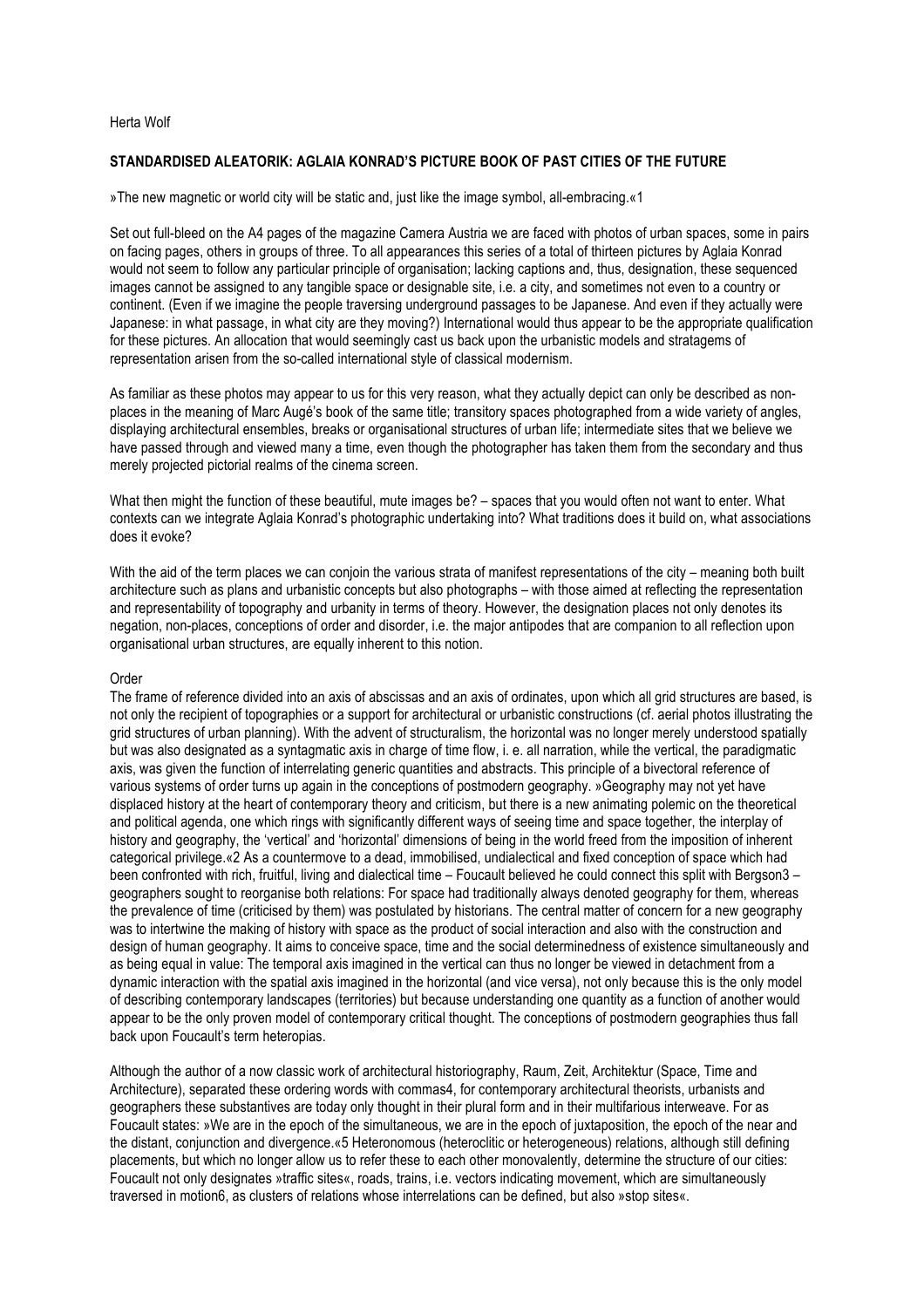To my mind, Foucault's short lecture text on »Other Spaces« illustrates the fruitful interaction of media theory and urbanism over the course of this century, particularly since the sixties. Or, to put it even more clearly: Urbanism, understood as thinking in communicative structures since Sitte (see below), is always media theory per definitionem.7

## Urbanism: Conceptions of the city between geometry and chaos

City planners always saw the city as an aleatoric formation. Thus, it is hardly surprising that Sigfried Giedion sees the quintessential skill of the city planner in his ability to combine inhomogeneous parts to a homogeneous whole: »The touchstone of a city planner is to be found in his ability to bring order to the multi-piece complex with which he is confronted.«8 According to Aldo Rossi, who wanted to see the city not only as architecture set into concrete, but rather as a process of restructuring in a state of continual development, i.e. as a building process inscribed upon the very course of time, two conceptions of urban development may be extrapolated from the literature: On the one hand the city appears as an architectural product of functions and, on the other, as spatial structuring. Models that strive to scrutinise the city according to functional entities are based upon social, political and economic facts. City constructs based on the spatial are in contrast founded upon genuinely architectural or geographical reflections.9

Every reflection on urban areas would either see them as being chaotic structures (as evidenced by the countless metaphors taken from nature – ant hills or plant growth to which Giedion compares them), or as a formation to be subsumed to geometrical order. Although it must be said that subjecting aleatoric structures to a system of coordinates was the starting point of reflection on urban development. Francesco di Giorgio Martini (1439 – 1502) had already suggested a third possibility of subjecting cities to structures, arranging them as polygons in a chessboard system. And up to Malthus' discovery of exponential growth, science strove to subdue the chaotic growth of the cities with the aid of ordering grids.

The reference of horizontal and vertical projected on to a plane surface in the end came to be the decisive factor for modernist architecture although the Cartesian system of organisation was later extended to include an at least threedimensional space. I say at least three-dimensional because in modernist conceptions the two space coordinates and the coordinate of time were augmented by the coordinate of motion, the fourth dimension in their reflections on urban development: »Traffic is a vital function whose momentary state must be graphically represented. The determinant causes and the effects of its varying intensity will then be clearly evinced and it will be easier to recognise the critical points. Only a clear representation of the situation will permit us to realise two imperative progresses: to assign a precise purpose to each traffic route, be it intended for pedestrians, cars, lorries, or long-distance lorry drivers; [...]« [italics; H. W].10

Camillo Sitte, one of the first theorists of modern urban development with his 1889 paper »Urban development according to its artistic principles. A contribution to solving the latest issues of architecture and monumental sculpture with special reference to Vienna«, also falls back upon metric geometry, seeing the rectangular, radial and triangular systems as the basic figures of road construction. However, the aim of thinking road routes in terms of grid structures is to satisfy not artistic but rather communicative interests – much as the title of this work would appear to suggest otherwise. Although communication, seeking to regulate the road network – which is the point of interest for our reflection on the representability of city space – can only be taken in the abstract: For the road network itself, Sitte postulates, is never easily comprehensible and may only be grasped in its two-dimensional translation on the plan. But even if these links are analysed with the aid of cartographic plans, Sitte attaches a sensorial meaning to the communicative systems of the road system make-up. From a purely technical stance, the communicative function of the road network can hence be experienced both in the abstract – with the aid of a plan – and also in more concrete terms, i.e. with the senses.

#### Architectural and photographic modes of representation

With the advent of the Renaissance era, not only erecting manifest buildings came to be the field of action or work of the architect but equally so the representation of projects. The moment it became possible to construct spatial formations on paper and thus to develop them in two dimensions in the abstract – following the principles of order of coordinate systems – the space assigned to architecture was no longer merely sensitive but also intelligible.11

The continuous space of central perspective that was based upon Euclidean geometry was centred around Man himself. However, thanks to the privilege of sight and a unique principal point that had to coincide with the point of vision the new virtual space was conceived in terms that were too restrictive to allow us to think all the dimensions of space. Which is why since the Renaissance period philosophers and mathematicians sought to introduce new reference quantities of this space conceived in terms of geometry. Among others, towards the end of the 19th century, Henri Poincaré was occupied with topology, a »géometrie élastique« invented by Reumann under the heading of »analysis situs«. This new discipline maintains that two figures are equivalent wherever it is possible to obtain one from the other by means of a continuous deformation. In this way, a circle is equivalent to an ellipse or any other kind of closed curve, but is not equivalent to the segment of a line as this is not closed. If we now take an original drawing and an inferior, because inaccurate, copy created by an inept draftsman, in view of the deformed angles and proportions both figures may not be viewed as being equivalent in terms of metric geometry or even projective geometry, although they are according to the principles of topology.12 All new forms of mathematical representation – from the kinaesthetic geometry of the Russell follower Jean Nicod, no longer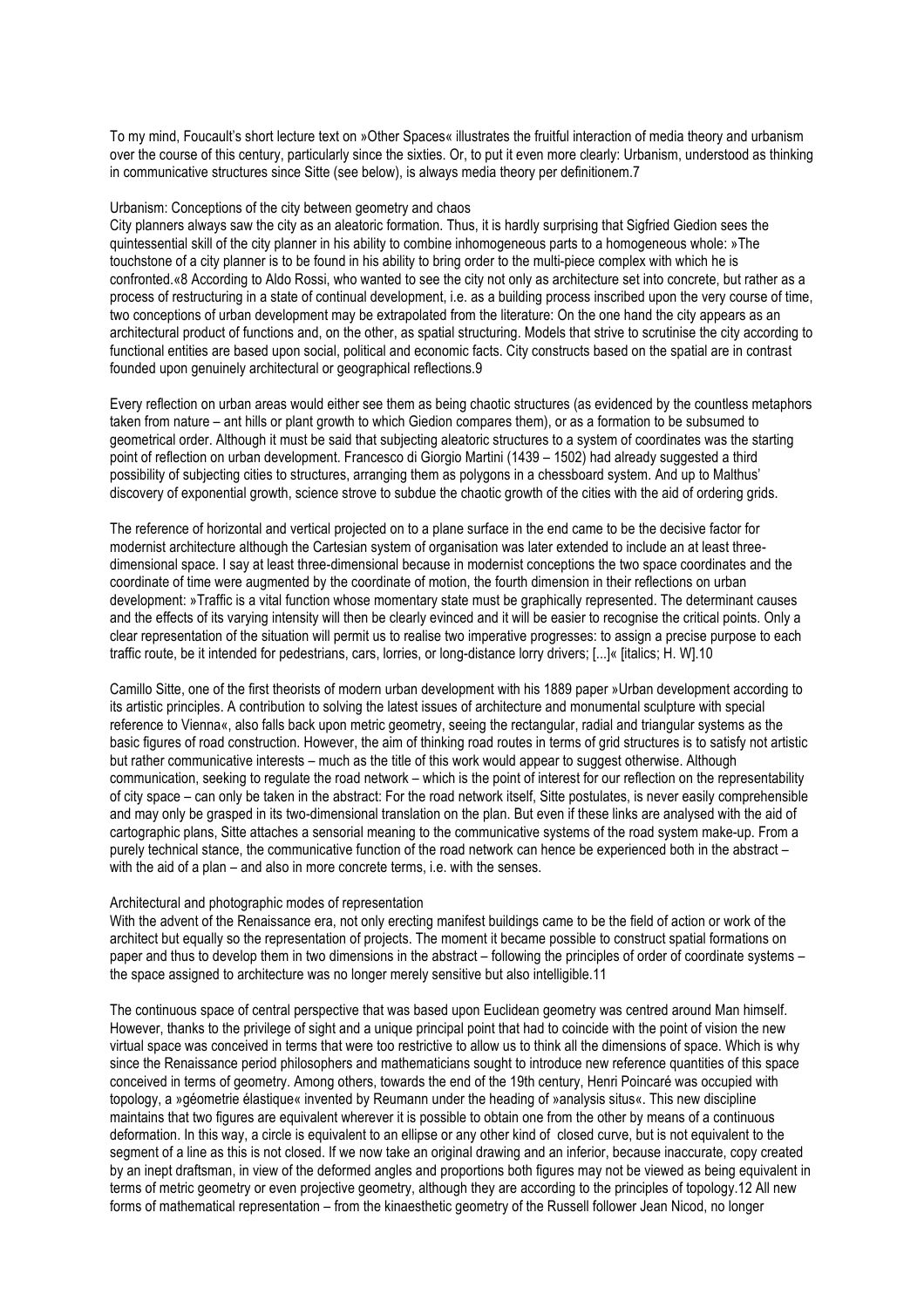comparable to the experience of the world as we know it, to the conception of fibre bunching evolved by the mathematicians Serre, Steenrod and Milnor – resulted in the redefinition of concepts of space by anthropologists and psychologists. For example, the group centred around Jean Piaget at the end of the sixties sought to approach perceptive space with the aid of topological representations.13

As opposed to the city models of European modernism that were chiefly based upon finite and static conceptions of space, following World War II US urbanists maintained that space, or to be more precise, spatial design, could not be conceived without its dynamics, i.e. its experience in time. In contrast to all previous working hypotheses of architecture and urban development that had thought it possible to depict sketches as three-dimensional structures, urban planners at the »MIT Harvard Joint Center for Urban Studies« saw them as being manifestations of process sequences subject to a temporal dimension. Urban development was not to be conceived merely virtually as a process but was also to be represented materially as such. Along these lines, fascinating methods of applied urban development and its representation on a twodimensional support – the plan – were evolved in the late fifties and early sixties: »These include Louis Kahn's sketches for Philadelphia with their specially developed hierarchies both for motor and pedestrian traffic, its metaphor of urban movement as a circulatory system based on water, its new mode of representing this new circulatory system, and its new typology of 'silo buildings' for cars.«14 After Kevin Lynch of MIT had published a book on the image of the city in 1960, in collaboration with a group of researchers he analysed the systems of motion going to make up the city experience – calling to aid the latest findings of perceptual physiology and psychology.15 On the basis of the three modes of motion: that of the perceiving body (moving along a path on foot or in a vehicle), the apparent movement of the environment (»the inhabitants may be in real migration and yet it is the physical form that appears to move.«16), and the real movement of the environment the aim was to evolve adequate models of orientation, i.e. representation, for these modes of movement, models that would allow us to subdue the road network with the aid of meaningful sequences.

The sequential structures resolved into sequential units were arranged from the viewpoint of image construction. For the driver's attention was to be directed by the intensity structure of the drive and by the pictorial information sequence of the road. This conception of city spaces perforce produced the development of new forms of architectural notation: »The city planner cannot go into the city and turn everything upside-down. He works with symbols and so he must avail himself of an appropriate language for creating and recording motion and sequence. [...] As things are today, the drawing is still the handiest instrument. Yet architectural drawing, as useful as it may be for capturing physical reality, proves to be inadequate for recording perceived reality. What is required is a language that uses symbols of experience. [...] Growing knowledge of sequences would enable us to read structures more clearly in rows of perspective [...].«17

In practical terms, the aim was to portray traffic routes and city spaces on a variety of strata: With the aid of vectors designed to mark off the different views of the driving subject and with the aid of roads drawn in three dimensions recording the various topological levels, motion was incorporated into the representation of physical space. In this way it was possible to sketch »the 'pictorialness' of city and landscape in connection with the effects of the new technological, social and economical realities«18.19 The fact that the physically tangible outside world was to be depicted on one and the same support simultaneously with its being observed, or that this actually seemed feasible, was all thanks to the interdisciplinary debate taking place at MIT between artists, perceptual physiologists and scientists employing the universal machine computer with the aim of elaborating new modes of representation.20

All practical expositions of these scarcely developed theorems and all efforts aimed at finding models for representing the multifarious motility of city spaces in a suitable fashion fell foul of the international crisis atmosphere prevailing at the end of the sixties. The accompanying wave of repolitisation and rehistorisation of theory disavowed the US urbanists in the post World War II period not only as ahistorically acting normativists but also consigned their work on possibilities of dynamic representation on static supports to oblivion. All attempts to centre urbanistic investigations and plans on the inhabitant's perception of city spaces and the driver's perception of roads were countermanded thereafter.

Frederic Jameson's angle on the history of urbanism is a different one in that he starts from the assumption that the question of the spatial experience of the corporeal human being as dictated by phenomenology had in his opinion been supplanted in the sixties by structuralistic spatial analyses that had started to read urban space, meaning both the individual building and the city as a whole, as a text. To his mind, this has given rise to an interpretation of individual objects and ensembles based upon the various possible linkages, be it in that assumptions had previously been based upon a unified collection of codes shared by all architects of a particular period, or rather upon a collage system that could incorporate allusions to the past or ironic comments of the present and that would also permit us to conceive radical breaks or radically new notations. Where previously these positions had seemingly allowed new concepts of subversion for some time, today, he propounds, they have become obsolete as new utopias, mere variations on earlier ones: »Yet the city, however it is construed, is space-intotalization; it is not given in advance as an object of study or analysis, after the fashion of the construed buildings. (Perhaps even the latter is not given in this way either, except to the already abstract sense of sight: individual buildings are then 'objects' only in photographs)« [Italics: H. W.].21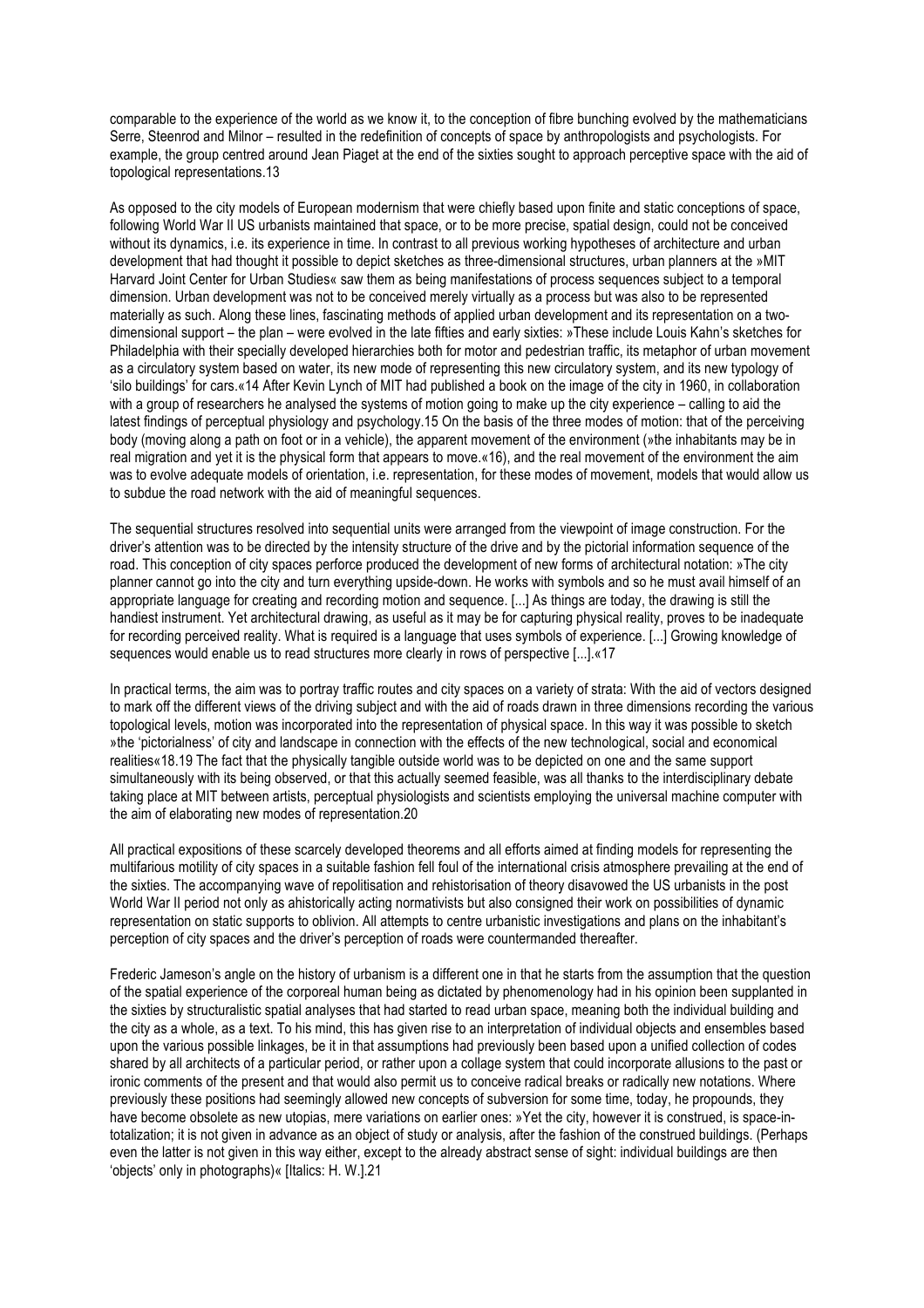But was it not precisely this inference that had created the axiom of investigations carried out by urbanists at MIT? Had they not sought to wrest representation from the grip of statics along with the dynamics of the city that they aimed to take into account in their depictions – by founding their concept of representation upon Heinz von Foerster's model of the interactive weave of the environment and the process of observation and by analysing urban space according to structural segmentation.22

But if city always implies a complex space and if photography is able to represent static objects and to segment the city into static objects, what then is the function of Aglaia Konrad's pictures?

For the city planner, so Sigfried Giedion, cities had ever been aleatoric formations that had to be subdued with the aid of an abstract order. If it has been possible to subordinate these standardised aleatoric to other modes of representation in the course of this century, these methods of computation and representation certainly build on a two-dimensional support.23

But how then can these stases of space and time – that photographs always are – reproduce dynamic city structures?

»The motion that we perceive has nothing whatsoever to do with the 'reading' of perceptual objects as described by Wölfflin, i.e. reading them like a sentence, left to right. (In his 'Reflections on Art History, 1941, he proves that the meaning of images changes for this reason if viewed in a mirror). In view of the fact that we 'read' an image from left to right, Arnheim infers, movement in the image in this direction is perceived as being greater.«24 But if reading (i. e. disciplined and disciplining sight) controls our perception, thus if the dominant sense »sight« (German »Blick«, also suggesting »view«), (our most primitive sense, being the only three-dimensional one), substantially shapes our experiences, then there is nothing to stand in the way of two-dimensional representation of entities (all other experiences can be simulated in perception). And it was in this way that the Hungarian artist, typographer and photographer Gyorgy Kepes, who had gone to the New Bauhaus in Chicago with Moholy-Nagy as head of the »light department«, before coming into contact with the normative urbanist architects at the »School of Architecture« at MIT in 1946, succeeded in reading »visual signifiés« in dynamic terms. »We look at a photo of two men sitting on a bench. Each element of the picture evokes associations. One of the men is dressed better than the other. They are sitting back to back. Their bodies, their posture allow any number of associative assumptions. We compare them with each other and we discover differences and similarities. We try to reconcile these differences with similarity. The picture becomes a dynamic experience. The differences we discover create a self-movement of the image.«25 Not only do Kepes' writings point out that our contemporary reflections are still bound to classical modernism (not only in the abhorrent satellite towns) by illustrating the fact that the Vision in Motion (the title of Moholy-Nagy's last book) congenial to the status of cities as »space-in-totalization« cannot be conceived solely as the representation of dynamics on dynamic, i.e. moving, supports. (In a number of installations, Aglaia Konrad uses a combination of moving and static image sequences.) Because the co-interpretation cannot link up inhomogeneous components to form one integrated whole (cf. Giedion) nor can it enable the communicative structures of the cities to be recognised (cf. Sitte).

Art consists in not doing without the coordinate system (= plan) as an instrument of cognition but rather in integrating it into other modes of representation that allow us to represent dynamics with the aid of a plane, static surface – even though this would appear to be a contradiction within two systems of representation.

Aglaia Konrad's photographs – always pictures of urban places – follow the criteria of order traced out above that classical modernism owes to our modes of representation borrowed from the Renaissance. Order and chaos of city spaces, as manifested in the background and foreground, are augmented with views from the air that reveal the fact that urban spaces by and large cannot do without the criteria of organisation, abscissas and ordinates. With close-ups of people moving around in ubiquitous urban spaces following photos of modernist buildings or public waiting rooms and prestigious function rooms, the photographer seems to be presenting us with all the possibilities of representing urban space that have been acted out in the course of this century (at the latest): statics and dynamics, chaos and order etc. These then are the modes of representation that have been run through as possibilities of a modernist, dynamic urban development. Aglaia Konrad's photo series draw our attention to this history because they present us with places that we have walked through, seen, traversed and used.

2 Edward W. Soja, Postmodern Geographies. The Reassertion of Space in Critical Social Theory, London-New York 1989, p. 11.

3 cf. Michel Foucault, »Andere Räume«, in. Aisthesis. Wahrnehmung heute oder Perspektiven einer anderen Ästhetik, Leipzig 1991, pp. 34 – 46. The »Des Autres Espaces« lecture was held at the Cercles d'Etudes Architecturales in Paris on March 14, 1967.

4 cf. Sigfried Giedion, Raum, Zeit, Architektur. Die Entstehung einer neuen Tradition, Zurich-Munich-London 1992 (Ger. 11976, Engl. 11941). 5 Michel Foucault, op. cit., p. 34.

<sup>1</sup> Marshall McLuhan, (...) Understanding Media, Dusseldorf-Vienna-New York-Moscow 1992 (Ger. 1968; Engl. 1964), p. 54. Large parts of this paper are based upon my essay: »In which country would you expect to find these photographs? Heterotopical reading of city representations«, in: Georg Bossong, Michael Erbe, Peter Frankenberg, Charles Grivel und Waldemar Lilli (ed.), Westeuropäische Regionen und ihre Identität. Beiträge aus interdisziplinärer Sicht, Mannheim 1994, pp. 257 – 285.

<sup>6</sup> cf. not only the works of Paul Virilio but also Vilém Flusser, e. g. the same, »Nomaden«, in:auf, und, davon. Eine Nomadologie der Neunziger, Graz 1990 [=herbstbuch eins], pp. 13 – 38. Also: Peter Sloterdijk, »Ist der Zivilisationsprozeß steuerbar? Versuch über die Lenkung von Nicht-Fahrzeugen, ibid., pp. 41 – 63.